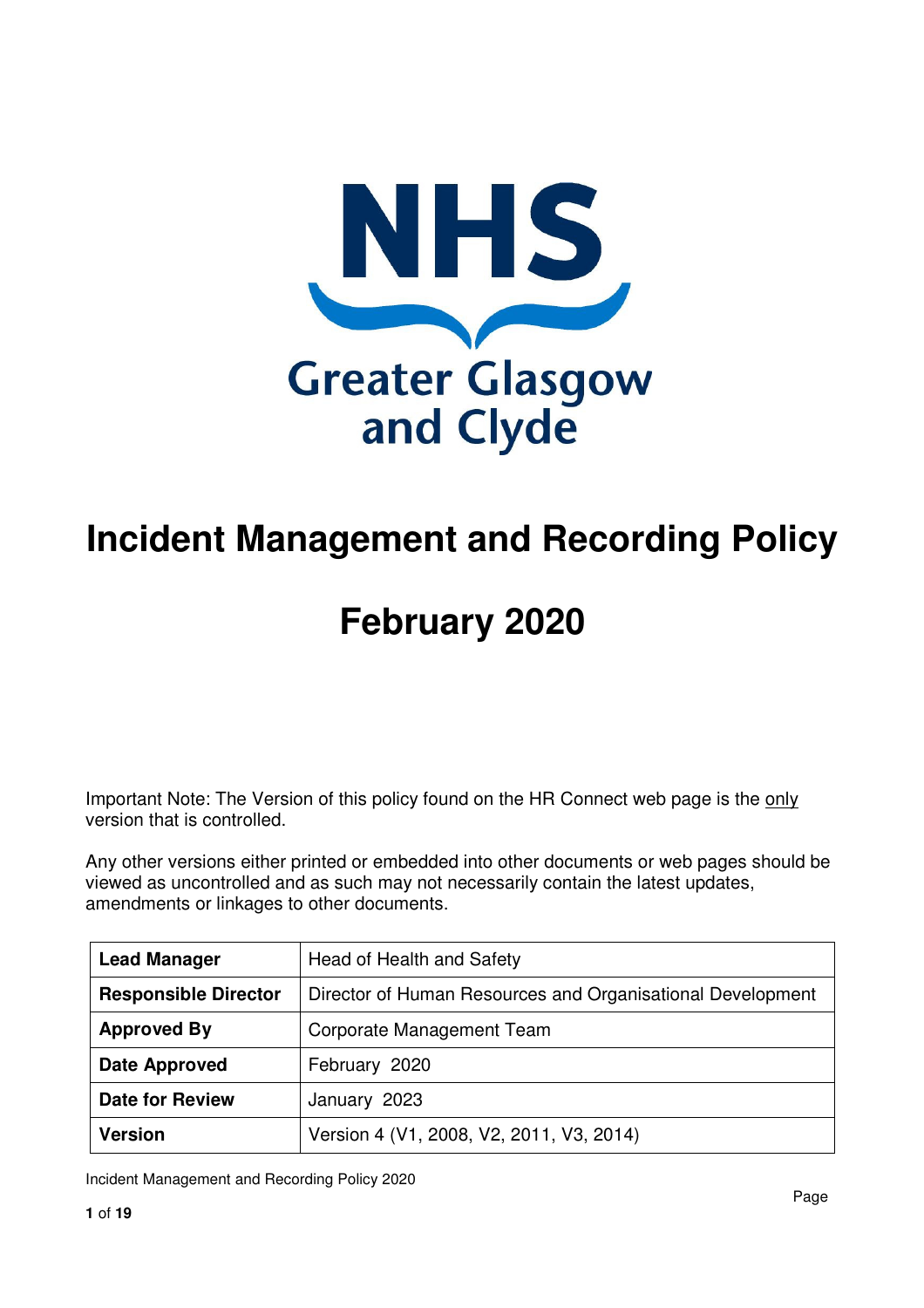|          | <b>Contents</b>   |                                                             | Page           |
|----------|-------------------|-------------------------------------------------------------|----------------|
| I.<br>Ш. |                   | <b>Scope of Policy</b>                                      | 3              |
|          |                   | <b>Roles and Responsibilities</b>                           | 3              |
| 1.       |                   | <b>Introduction</b>                                         | 3              |
| 2.       |                   | <b>Reporting incidents</b>                                  |                |
|          | 2.1               | The reporting system                                        | $\overline{4}$ |
|          | 2.2               | What is an incident                                         | 5              |
|          | 2.3               | Near miss reporting                                         | 5              |
|          | 2.4               | Your duties as an employee                                  | 6              |
|          | 2.5               | Steps to take following an incident.                        | 6              |
|          | 2.6               | Duty of Candour                                             | $\overline{7}$ |
|          | 2.7               | Reporting                                                   | 9              |
|          | 2.8               | <b>Timescales</b>                                           | 10             |
|          | 2.9               | Reporting of fire alarm activations                         | 11             |
|          | 2.10              | Management of incidents, review and approval                | 11             |
|          | 2.11              | <b>RIDDOR Reportable Incidents</b>                          | 12             |
|          | 2.12              | Severity ratings                                            | 13             |
|          | 2.13              | Follow-up actions                                           | 13             |
|          | 2.14              | Communicating with patients and families                    | 14             |
| 3.       |                   | <b>Summary of Roles and Responsibilities</b>                |                |
|          | 3.1               | Every member of staff                                       | 15             |
|          | 3.2               | <b>Local Managers and Departmental Heads</b>                | 15             |
|          | 3.3               | Directors / Chief Officers / Management Team / Senior Staff | 15             |
|          | 3.4               | <b>Clinical Risk</b>                                        | 16             |
|          | 3.5               | <b>Health and Safety Service</b>                            | 16             |
|          | <b>Appendices</b> |                                                             |                |
|          | 1.                | Incident flow diagram                                       | 17             |

| Risk Matrix & Severity impact definitions |  |
|-------------------------------------------|--|
|                                           |  |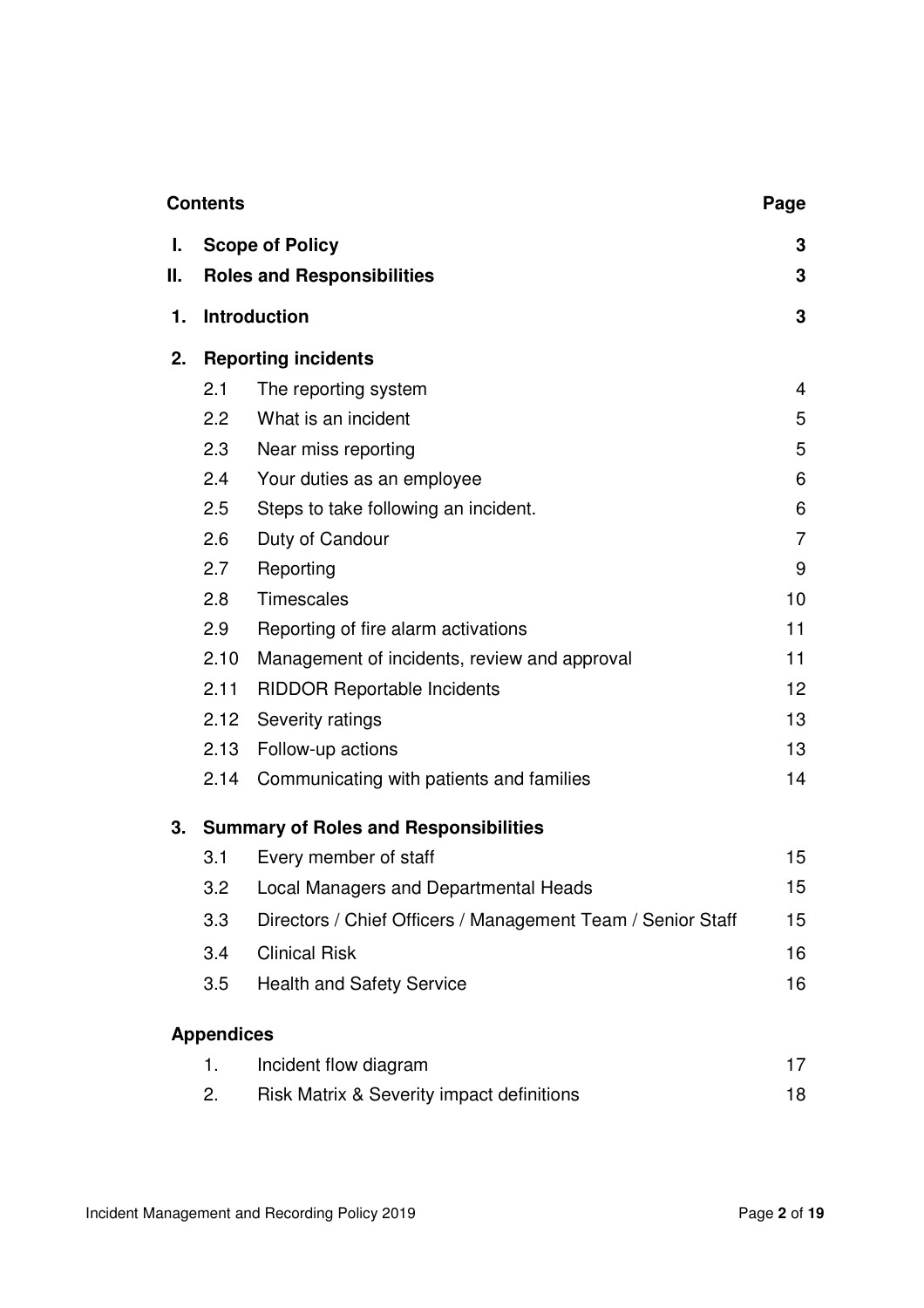#### **I. Scope of Policy Implementation**

This policy is written in support of the general statements and principles as set out in the NHS Greater Glasgow & Clyde Health & Safety Policy.

#### **II. Roles and Responsibilities**

The framework of accountability and responsibility for managers and staff on the implementation of this policy follow that laid out within the Health and Safety Policy.

 It is the responsibility of Local Managers and Heads of Departments to ensure that actions are in place to ensure the implementation of the policy. In particular the timely and efficient use of the Datix Incident Reporting System.

#### **1. Introduction**

The reporting of incidents forms part of the Risk Management Strategy and should be recognised as a means of improving the quality of patient care and minimising risk to staff, patients, visitors and contractors. The open reporting of even minor incidents allows weaknesses to be identified in the systems, customs and practices. Investigation must be balanced with the need to counsel and support staff through any potential or actual incident, and to provide appropriate support whilst ensuring that incidents are thoroughly investigated.

This policy sets out for staff how to report, record and investigate clinical and non-clinical incidents, including near misses and potential incidents. It covers all incidents, whether they involve patients, relatives, visitors, staff, contractors, volunteers or the general public.

- An **'incident'** is any event or circumstance that led to unintended or unexpected harm, loss or damage.
- A **'Near Miss'** is an event or occurrence which, but for skilful management or a fortunate turn of events, **would** have led to harm, loss or damage.
- A **Significant Incident** is an event deemed at Director level to be sufficiently serious to warrant a formal investigation reportable to relevant Directorate / HSCP Senior Management with investigation monitored by the appropriate Health & Safety or Clinical and Care Governance Forum. Usually it would involve the risk of death or serious injury / ill-health, major damage to property, loss of a service, create a major health risk, or are a threat to the strategic objectives of the NHSGGC. **There is a policy on the Management of Significant Clinical Incidents for further information.**

This would also include **Reportable** incidents under the Reporting of Injuries, Diseases and Dangerous Occurrences Regulations 2013 (RIDDOR). Such incidents are reported to the Health and Safety Executive (HSE) by the Health and Safety Service. The Health and Safety Service will also undertake investigation of RIDDOR incidents as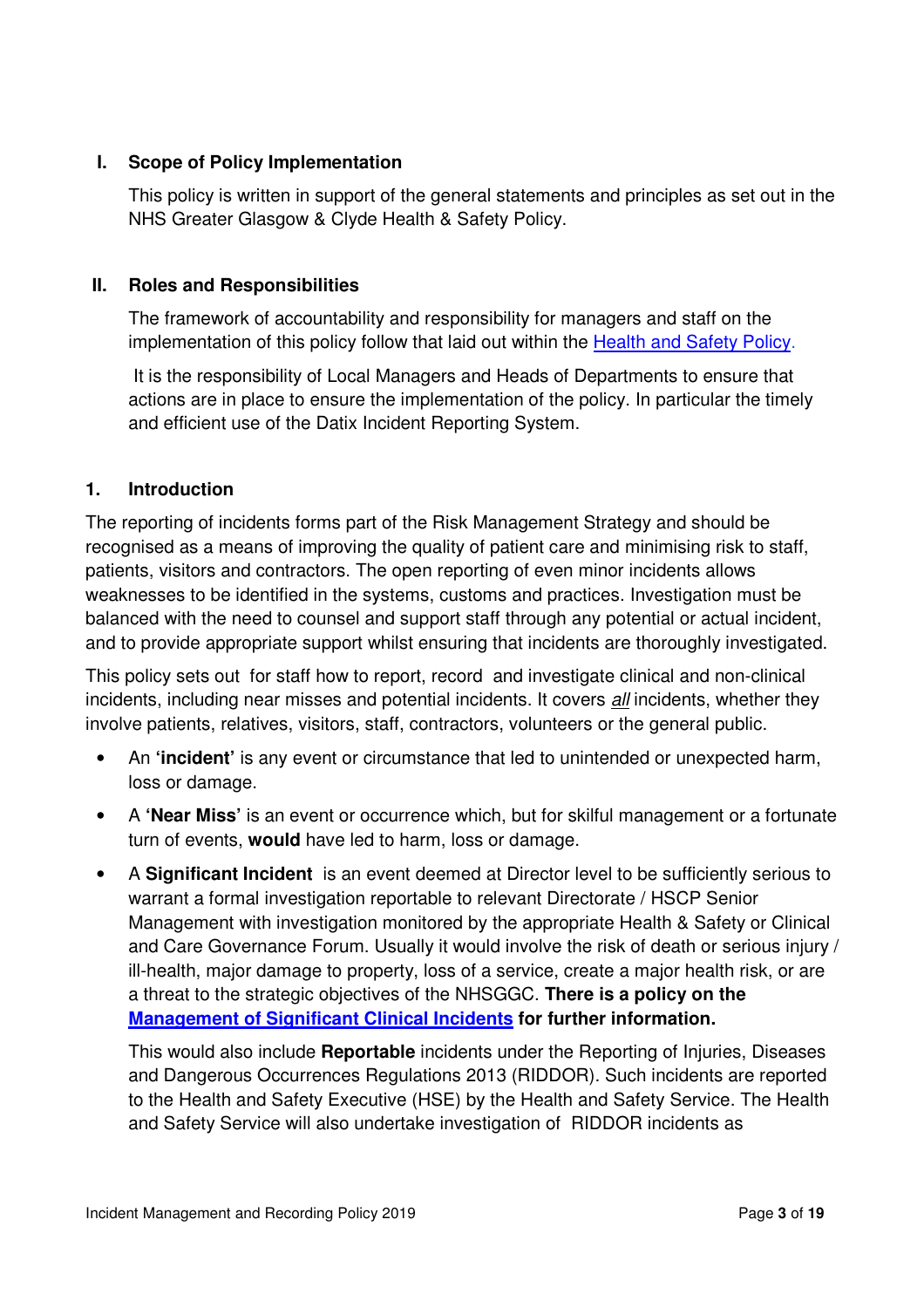appropriate. Further information and guidance on RIDDOR can be sought from the Health and Safety Service or found on HSE Web Page http://www.hse.gov.uk/riddor/

NHSGGC recognises the importance of reporting incidents:

- The management of risk is the responsibility of all managers and staff throughout NHSGGC. We aim to achieve this within a progressive, honest and open environment, where risks, incidents, accidents, mistakes and near misses are identified quickly and acted upon in a positive and constructive way
- No disciplinary action will result except where, after a full investigation, there has been criminal or malicious activity, professional malpractice, or acts of gross misconduct. Disciplinary action may be considered where incidents or violations have not been reported.
- Staff will be provided with education, training and support to enable them to meet this responsibility.

NHSGGC promotes and seeks to encourage a culture of reporting so as to identify and learn from sources of error and risk which may lead to damage, loss or harm, complaint or legal claim for negligence.

Staff should report incidents, in the first instance, to their line manager who will advise on action.

Understanding and learning from incidents is an important part of risk management. The occurrence of an incident or near miss might trigger a review of a risk assessment of a work area or of a particular practice, to work out how to minimise the chance of similar incidents occuring in the future. The type and frequency of incidents should also be taken into account when compiling Risk Registers.

The Health and Safety Service together with the Clinical Risk, Occupational Health Service and other specialist departments can provide advice and support on the investigation and handling of Significant incidents. This investigation will be separate from any local investigations undertaken by local management.

From 1st January 2020 all NHS boards will inform HIS of any Significant Reviews commissioned for category 1 events. HIS has produced a supplementary guidance document for the notification process. This is available on the HIS website and is titled Adverse Events – guidance on national notification data. This supplementary guidance will be updated periodically.

#### **2. Reporting Incidents**

#### **2.1 The reporting system**

When an incident or a near miss occurs, the NHSGGC Incident Reporting System must be used. An overview of the process is provided in appendix 1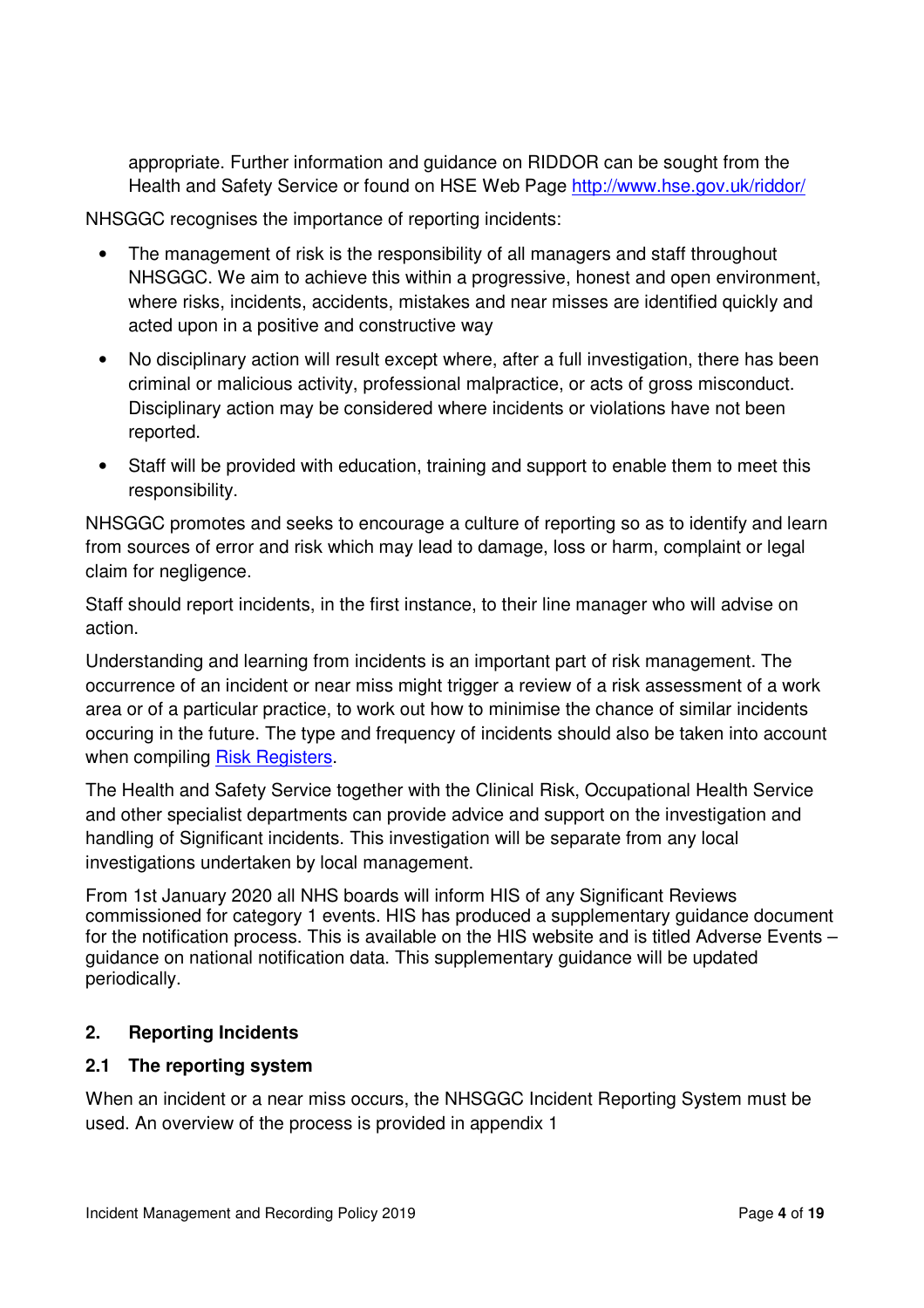NHSGGC has committed to the use of a web based incident reporting system. The proprietrory system currently used is called Datix. This may change during the term of this policy.

The use of a web based incident reporting system allows incidents to be reported in real-time reducing delays experienced with paper systems. Access to the reporting system is open to all staff via Staffnet.Where staff do not have regular access to a PC this can be arranged via local line management

The reporting form is styled in a manner to make it easy to use with many of the options based on drop down tables. Help and support on the use of the forms can be found on Datix home page or via contact with Datix Administration.

Information relating to training on the use of Datix is available via the Datix Homepage (Link).

It is recognised that on occasion access to IT systems may be compromised. It is recommended that local managers print a few copies of the paper version to be used in such circumstances, that will then require to be input to Datix using the paper copy as reference as soon as possible.

#### **2.2 What is an 'Incident'?**

An incident:

- is an event which results in or has the potential to result in injury or ill health
- is contrary to the specified or expected standard of patient care or service
- places patient(s) or staff member(s), or visitor(s), contractor(s) or member(s) of the public at unnecessary risk of harm
- places NHSGGC in an adverse position with potential loss of reputation
- places NHSGGC property or assets in an adverse position or at risk of loss or damage
- Act of ommission or commission by a member of staff which results in an injury

#### **2.3 Near miss reporting**

A near miss is an occurrence that might have led to harm, damage or loss but did not happen due to discovery, chance or skilful management. Reporting a 'near miss' event is as important as reporting incidents that actually occurred and caused harm. Although a 'near miss' did not cause harm the potential for recurrence probably still exists and this needs to be managed effectively.

Recording of Near Miss Events can be confusing. A Near Miss is recorded on Datix as an Outcome not a category. Therefore, the incident Category should be selected, as if the incident actually took place, and 'Near miss' should be chosen as the Outcome.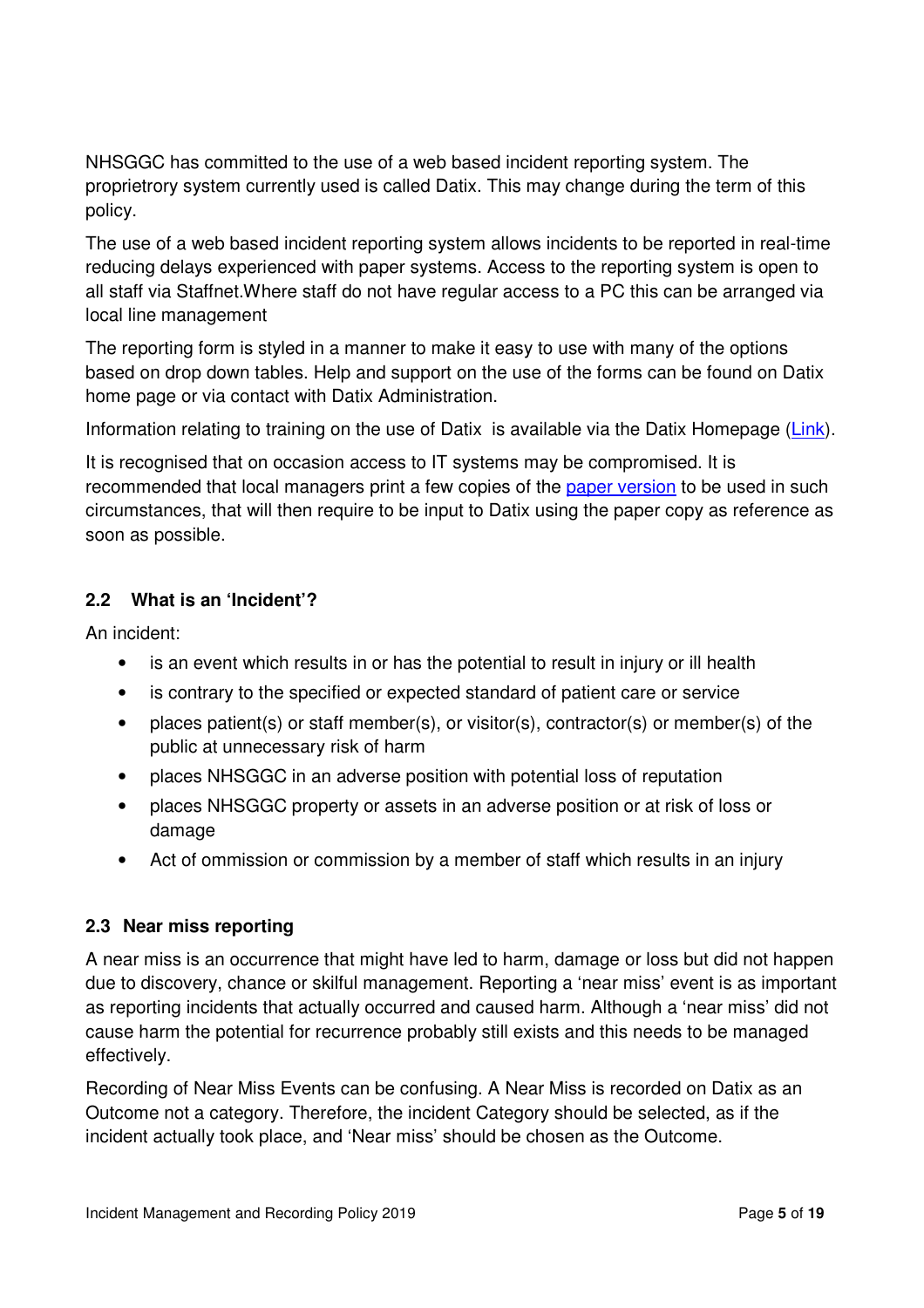Example 1: A needle was found within a waste bag but fortunately no-one was injured. The incident Category would be 'Needlesticks / Sharps' and the incident Outcome would be a 'Near miss'.

Example 2: A wrong medication is prescribed but a nurse recognises the error before it is given. This is still categorised as a 'Medication – Prescribing' incident with an outcome of 'Near miss'.

#### **2.4 Your duties as a NHSGGC employee**

NHSGGC aims to promote a culture in which all staff are individually conscious of their responsibility to reduce and prevent unsafe practices and routinely to raise concerns.

As a member of staff you are required to inform your line manager of incidents and near misses as soon as possible following the incident. Your duty to report applies even if you are not directly or potentially affected.

The NHSGGC Risk Management Strategy states:

"In order to ensure full reporting of incidents, a 'just culture' will be operated within which staff are free to report on incidents and concerns in the knowledge that they will be supported."

#### **2.5 Steps to take following an incident**

It should not be the responsibility of an individual member of staff to solely undertake any of the following actions. Support should be expected from colleagues and line management:

- 1. Individual care of the person(s) affected by the incident
	- Provide first aid / emergency medical / psychiatric treatment
	- Treat and care for others affected
	- Ensure that all patients, staff, visitors and others at risk, are moved to a safe area if there is an environmental threat
- 2. Create a safe environment
	- Summon assistance. This may be local to the area of the incident, from elsewhere within the Board or may be the Emergency Services
	- Take immediate action if the incident could recur
	- If equipment / machinery is involved, remove it from service (marking it clearly out of order). Isolate any faulty equipment in a safe place for later inspection without altering its settings. You should record any settings that may be lost when the machine is turned off. Make a record of the equipment's serial number. Contact Clinical Physics or the Estates Department as appropriate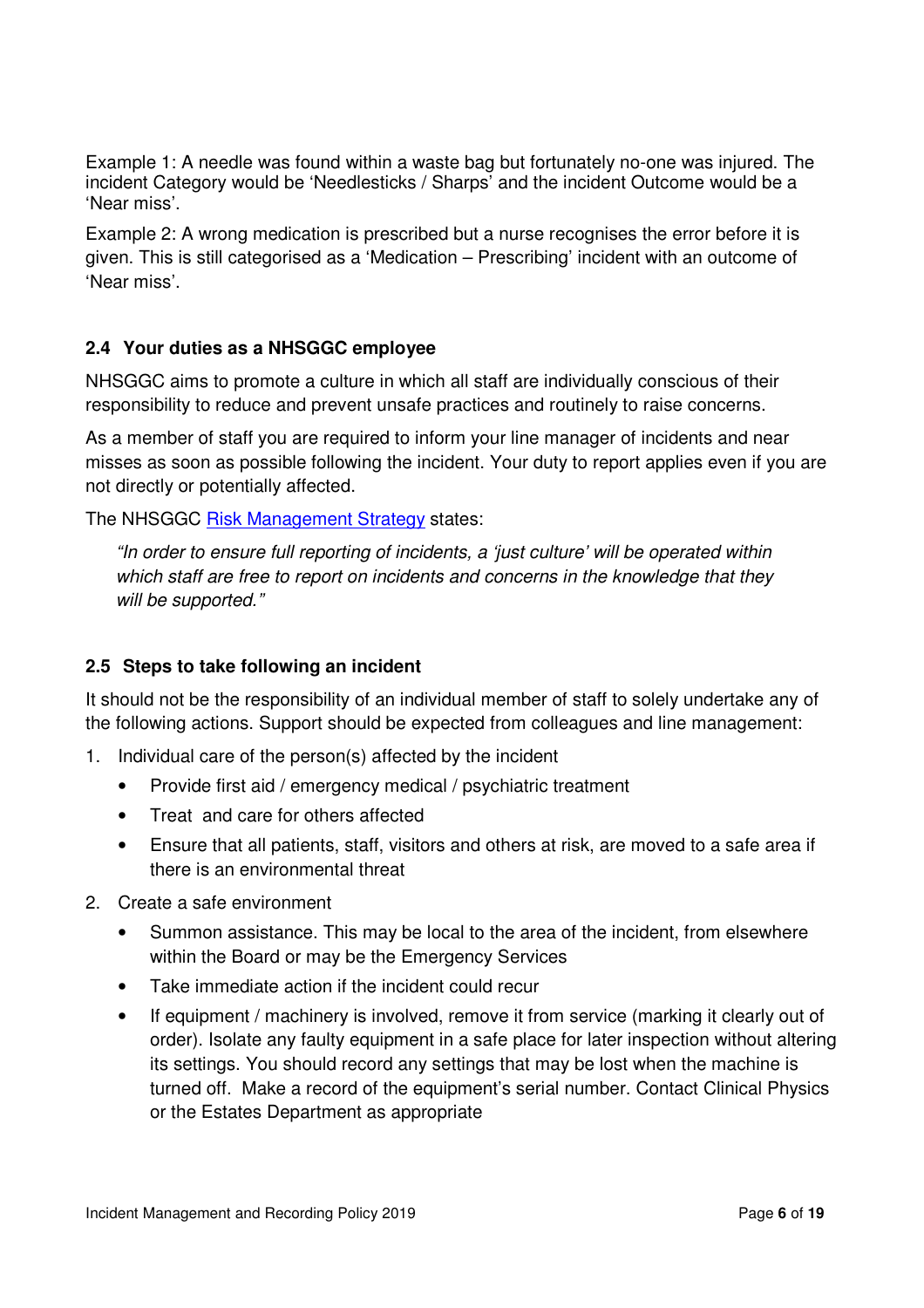- Appropriate records, materials and equipment, including disposable equipment used in conjunction with any device, must be retained. Where appropriate photographs should be taken in compliance with the appropriate policy
- 3. Communication
	- Notify line manager as appropriate
	- Notify senior members of staff if incident is significant
	- Where appropriate, notify next of kin for both patient and staff injury incidents
	- Consider the need to provide an explanation or an apology to the patient and family; an apology invariably improves relationships and communications and, note, is not an admission of liability
	- Record all actions taken
	- For significant incidents, statements of events should be obtained from witnesses, injured person and person in charge

Where death or significant injury has occurred or you regard the incident as very serious, **reporting must be immediate**, i.e. by telephone to senior managers, or on call managers outside normal working hours.

Health and Safety Services should also be informed in person or by telephone as soon as possible. The relevant H&S Team should be added as an investigator to the incident report on Datix.

The patient's consultant must be informed of significant clinical incidents especially if this resulted in an adverse outcome, at the earliest opportunity.

#### **2.6 Duty of Candour**

Informing and Involving Patients / Families (Duty of Candour)

The Duty of Candour procedure, and regulations to be made using the power in the Health (Tobacco, Nicotine etc. and Care) (Scotland) Bill (2016) will require organisations to make sure that they are open and honest with people when an unintended or unexpected incident resulting in death or harm has happened to patients in our care. In principle all patients / families should be informed if they are involved in a significant incident such as a RIDDOR incident or Significant Clinical Incident (SCI).

As soon as such an incident has been identified it is essential that an appropriate person is identified to inform patients and families. Who this person is will depend on the individual circumstances but is likely to be the consultant in charge of the overall patient care, where this person is not available a suitable senior clinician should be identified.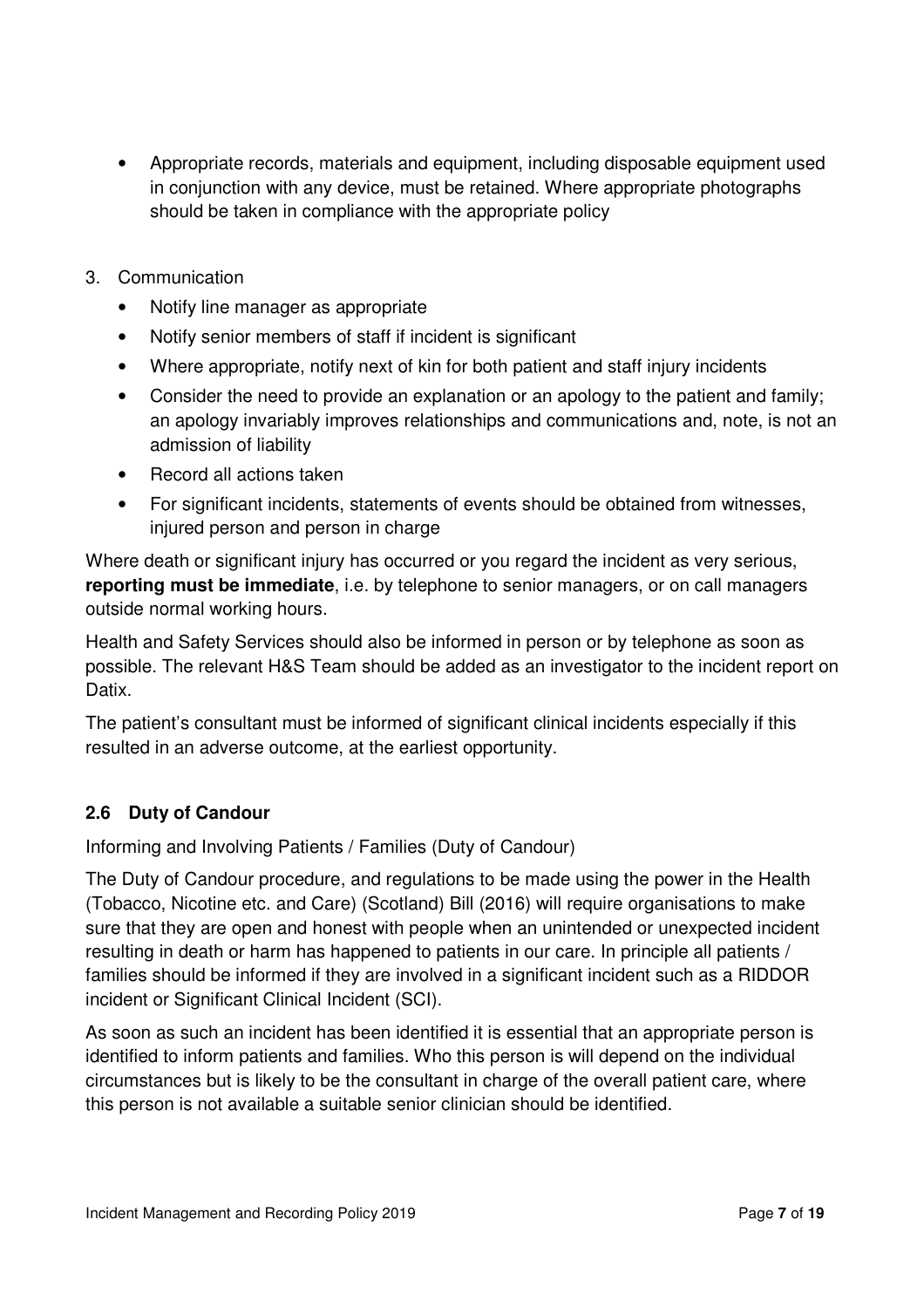Patients should also be advised of the intention to undertake a RIDDOR or SCI investigation and where appropriate offered the opportunity to input to this process. This may be in the form of a face to face discussion, letter or may on occasion involve a further meeting with patients / families. It is good practice to document this interaction in the patient record including any queries patient or family may have.

It is important that the process and remit of an investigation is carefully explained to the patients / families. It may be that there are issues / concerns they have out with the scope of the investigation and if this is the case then support should be given to ensure these are addressed via the appropriate channels. At this stage agreement should also be made on the level of contact the patient / family wish during the process and on the type of feedback. It is acknowledged that not all patients / families will wish to be involved in the process and this should also be respected.

In all instances those decisions relating to the involvement of patients and families must be recorded by the investigation team and made visible in the report. Datix has also been updated to allow the service to log whether the patient was informed. This will allow the board to monitor patient involvement in line with Duty of Candour legislation. It is both natural and desirable for those involved in treatment which produces an adverse outcome, for whatever reason, to sympathise with the patient or the patient's family and to express sorrow or regret at that outcome. Such expressions of regret would not normally constitute an admission of liability, either in part or full, and where staff wish to do so NHS GG&C encourage such expressions to patients and / or families.

The duty of candour procedure must be carried out by the responsible person as soon as practicable after becoming aware that an individual who has been the subject of an unintended or unexpected incident, and in the reasonable opinion of a registered health professional has resulted in or could result in:

- A person died
- A person incurred permanent lessening of bodily, sensory, motor, physiologic or intellectual functions
- A person's treatment increased
- The structure of a person's body changed
- A person's life expectancy shortened
- A person's sensory, motor or intellectual functions was impaired for 28 days or more
- A person experienced pain or psychological harm for 28 days or more
- A person needed health treatment in order to prevent them dying
- A person needed health treatment in order to prevent other injuries as listed above

For further information please refer to the Duty of Candour policy or the LearnPro module both of which can be accessed from this link.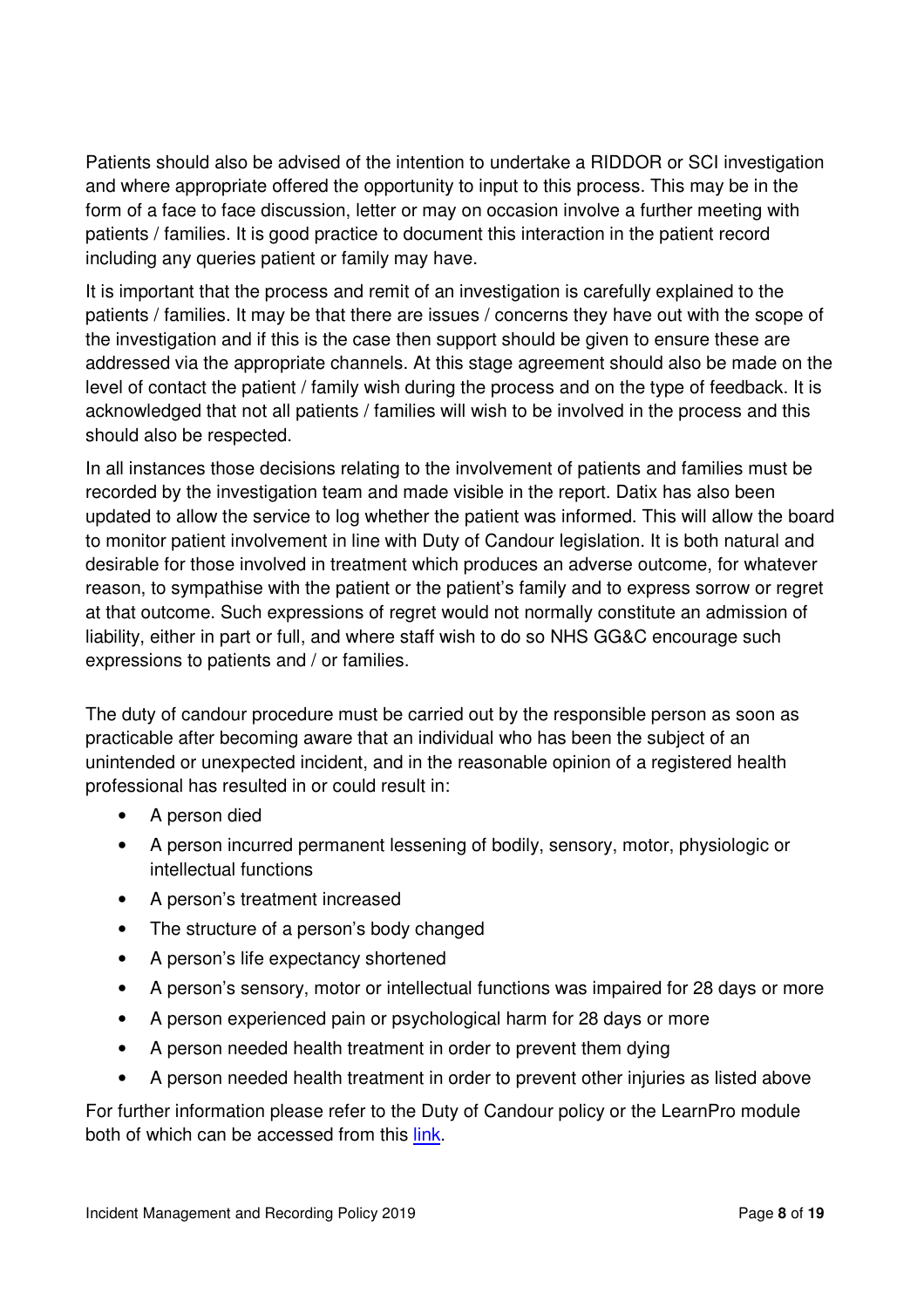In some circumstances deaths of patients may require to be reported to the Procurator Fiscal. Further guidance on this is covered by the Significant Clinical Incident Policy (Link).

#### **2.7 Reporting**

Access to the Datix reporting system is via Staffnet.

If you have not completed the incident form before, read through it before you fill it in. Guidance on completion is available at the Datix staffnet page, Guide to Reporting an Incident also via a link at the top of the online reporting form DIF1. At the initial time of completion not all the necessary information may be available. This should not delay the reporting process as missing information can be added later.

The key information you will be asked is:

- The location of where the incident occurred (Where)
- The date and time of the incident (When)
- Personal details relating to the person involved in the incident (victim / injured party)
- Description of the incident (What, why and how)
- The outcome for? the person involved (injury / result)
- The immediate treatment given to the person involved
- Any immediate action taken
- Any remedial action taken to minimise risk of recurrence
- Others who were involved in observing or reporting the incident (witnesses)
- The severity of the incident (see section 2.10)

It is imperative that the person(s) reporting the incident confine themselves to **issues of fact**. There is no place for any opinion or assumptions, however well intended. Merely state the facts as they are. Incident forms may have to be **disclosed** in the event of subsequent litigation. Therefore it is important that details are **accurate and factual**.

If staff are involved in an incident on other NHS employers' premises, they must report and complete an incident form for that organisation. The member of staff should upon return to base inform their line manager of the incident. Staff involved in an incident elsewhere e.g. a patient's home, should complete a NHSGGC Datix form as soon as they return to their place of work.

All staff with honorary contracts must complete a form if they are involved in an incident on NHSGGC property. Volunteers and students on work experience should similarly complete a form if they are involved in an incident whilst on NHSGGC property and also make a report to the organisation which has placed them in NHSGGC.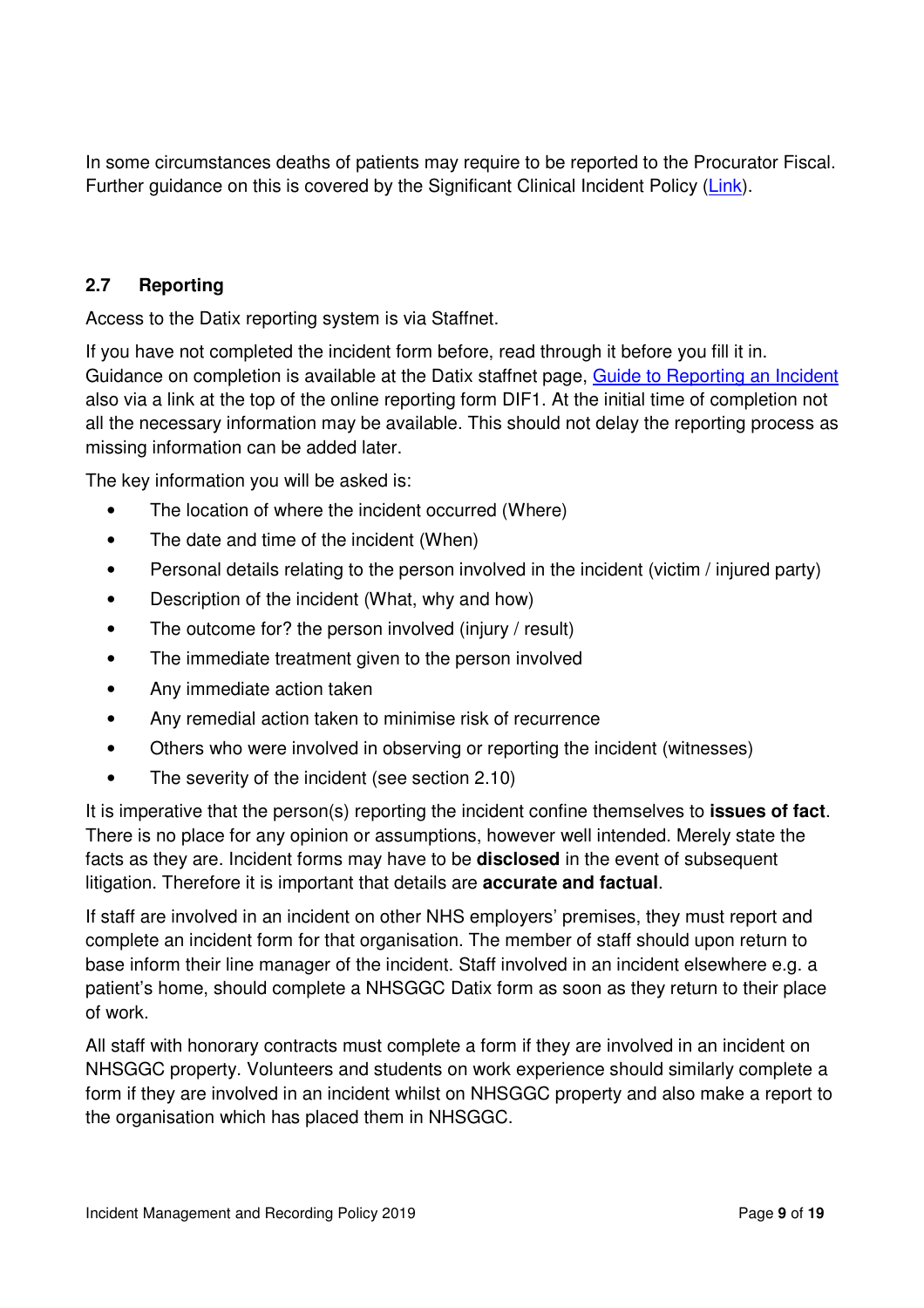It is acceptable for staff to complete forms on behalf of other people if the need arises, after full establishment of the facts.

For each incident, only one form is normally necessary (unless more than one person has been affected / harmed) as multiple forms providing different versions of the same incident lead to double or multiple counting of the incident. The most senior person present at the incident should ensure that at least one form is completed.

Where it is necessary to record more than one person involved by the incident this can be done by using the repeating section of 'persons affected' on the Datix DIF1 reporting form.

Example 1: A patient became violent in the ward area and four members of staff were involved but not harmed. Therefore 1 incident form on Datix will be required relating to the incident.

Example 2: Medication incident where patient A gets patient B's medications and as a result patient B does not receive any medications. Although both incidents relate to the same initial error, 2 incidents forms will be required as harm (or potential harm) has occurred to two patients).

To help improve safety at NHSGGC, the incident reporting process has to be pursued to a conclusion at the level of the local management team. This requires local ownership and commitment to action. Line managers and staff should work together to ensure that the specific concerns raised are acted upon and information about the event and the outcomes shared as widely as possible, seeking corporate advice if needed from relevant departments, for example:

- **-** Clinical Risk
- **Health and Safety Services**
- **Clinical Physics Department**
- **Estates**
- Radiation Protection
- **Infection Control Team,**
- **•** Occupational Health.
- Pharmacy
- **Falls prevention**

**Fire Safety Team** 

Notifying any of the above, while necessary, is not a sufficient response to an incident. A Datix must also be completed.

Those noted above may carry out investigations into the incident (where appropriate). It should be noted that such action does not remove the need for local management to investigate the incident.

#### **2.8 Timescales**

As a Reporter you should complete the online form (DF1) as soon as possible after the event, **within one working day**, unless, exceptionally, there are reasons for delay. Do not delay reporting because some information is unavailable; this can be added later.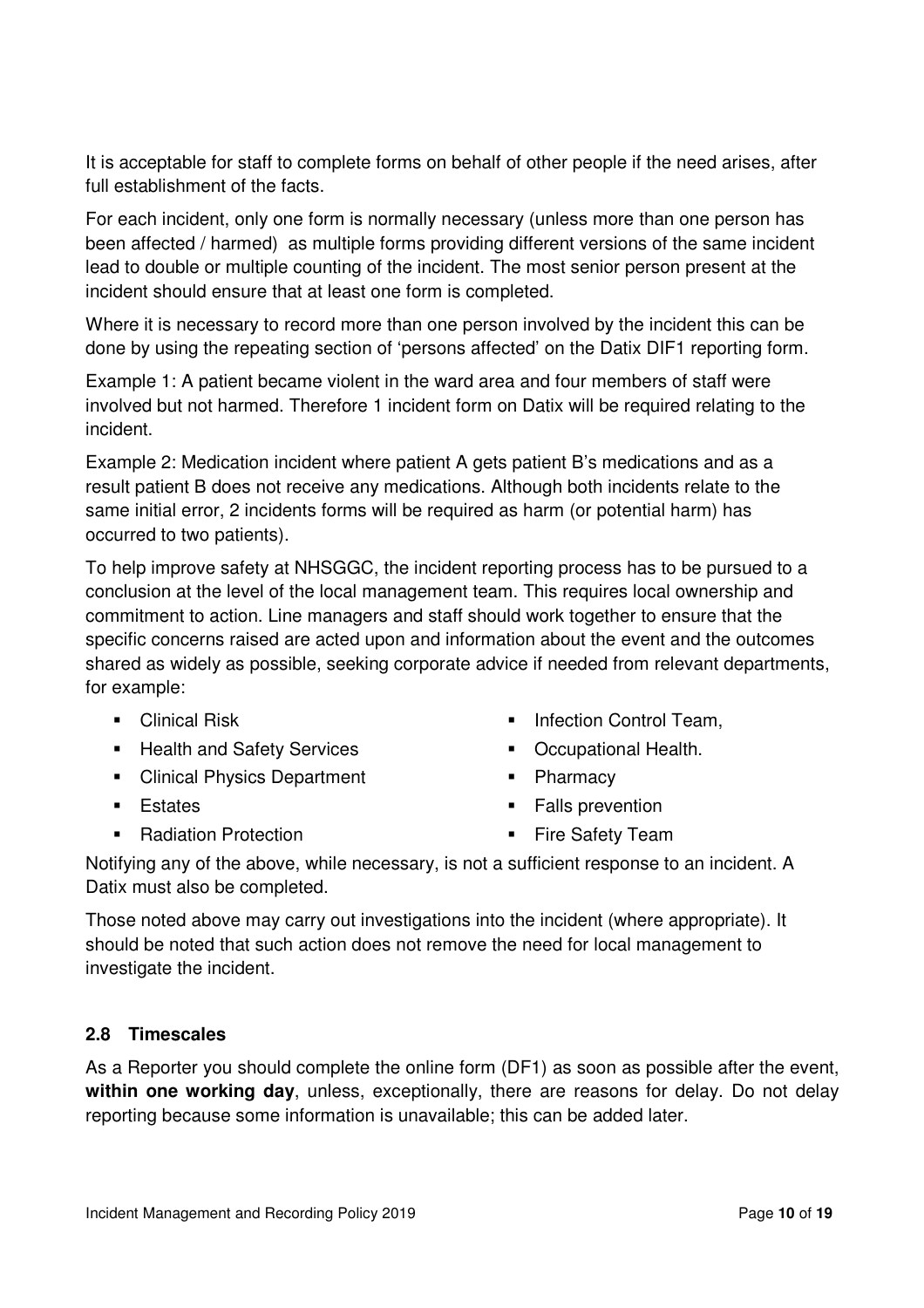It is the line manager's role to review the form (DF2), to complete further mandatory sections such as severity and whether RIDDOR applies. This initial review should be undertaken **within 7 days**.

The Incident management system (Datix) will report incidents as overdue, that is, those which are not marked as being Finally Approved, when 28 calendar days have elapsed since the incident was first input to the system.



#### **2.9 Reporting of Fire Alarm Activations**

All Fire Alarm Activations and Fire Events are to be recorded on the Datix incident reporting system on NHSGGC Staffnet with sufficient detail included about the event including contributing factors and timeline of events. The Duty Holder(s) should ensure that a Datix form is completed. All Fire related Datix alerts are sent automatically to the site based Fire Safety Officer for review.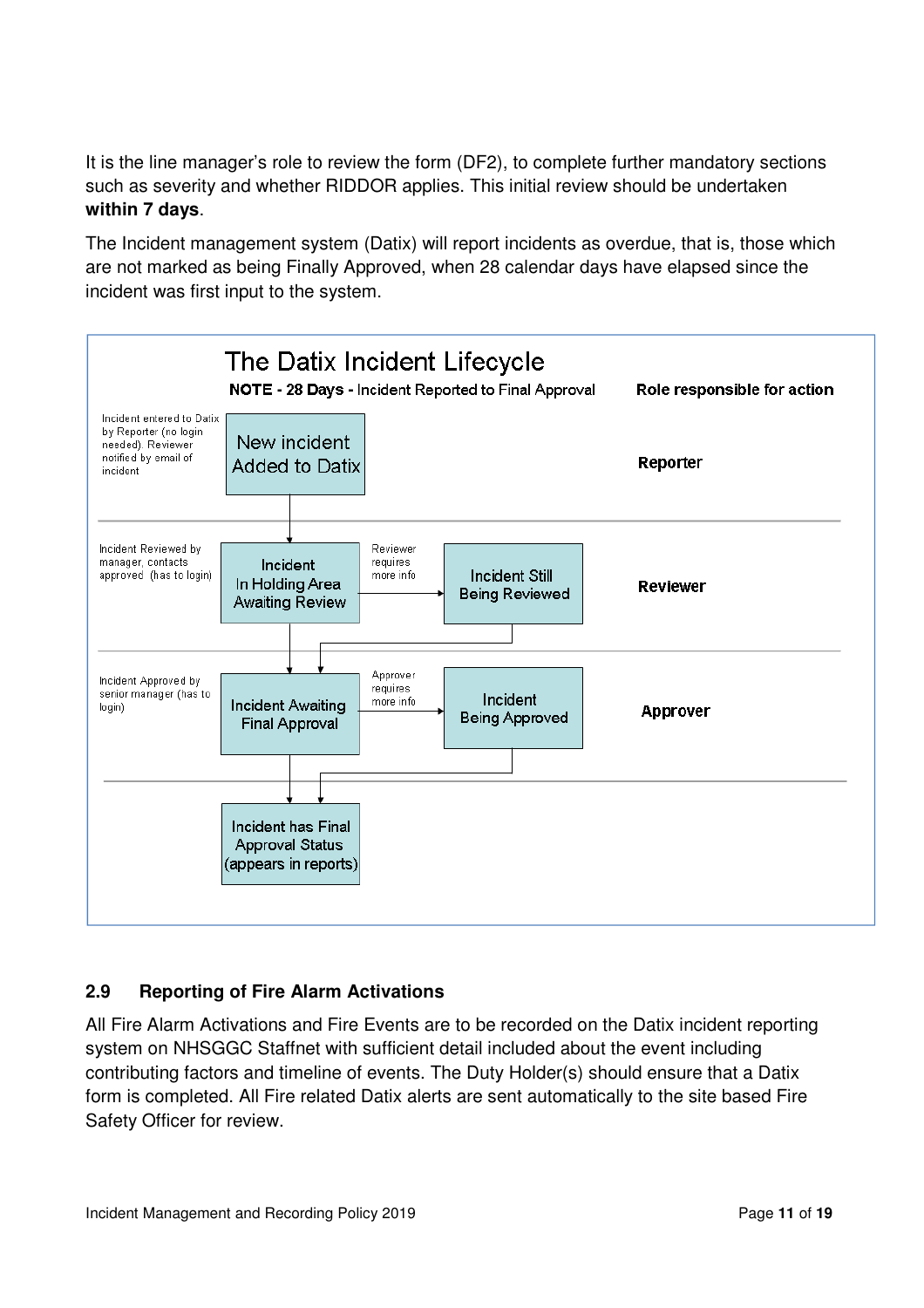#### **2.10 Management of Incident Review and Approval**

Completion of the initial report DIF1 should be as soon as possible after the event, **within one working day**, unless there are exceptional reasons for delay. Do not delay reporting because some information is unavailable; this can be added later.

There are 2 roles within the Datix chain, the Reviewer and the Approver. Guidance on these roles and the timescales for actions to be taken can be found within Manager's Guide to Incident Review.

Key actions required through the process include applying the severity of the incident which (depending on the severity allocated) will trigger further actions and reporting. Similarly selecting whether an incident meets the criteria of being reportable to the HSE under the RIDDOR regulations. When it is believed that the incident is RIDDOR reportable the Health and Safety Service must be notified immediately. It will then be the role of the Health and Safety Service to conclude if the incident does meet the necessary criteria.

On receipt of notification from Datix, the **line manager's role (Reviewer)** is to:

- Ensure the correct Category has been selected, where at all possible avoiding using 'Other'
- Ensure names of persons involved are not included in the free text sections.
- Record on the form what action was taken, or will be taken, including an indication of whether further investigation is required by them.
- Ascertain if any sickness absence has occurred due to the incident.
- Ensure contact has been made with any identified Investigators
- Attach any relevant related papers, which include witness statements for non-clinical incidents only.
- Submit the form for final approval
- The Datix system provides automatic feedback to reporters who have provided an email address. This feedback is taken from the 'Lessons Learned and Actions Taken' field on the form. Where the reporter has not provided an email address, inform the member(s) of staff on what action you intend to initiate or to take. Providing feedback to staff is essential and must be recorded on Datix.
- For incidents that affect patients; ensure that relevant information is added to the patient's notes.
- Ensure that staff preserve all relevant documents, equipment, devices, drugs or any other item that may be used to assist any subsequent investigation.

It should be noted that Manager's do have the access rights to be able to generate incident statistics data for their areas of responsibility. Information related to training is available on the Datix Homepage.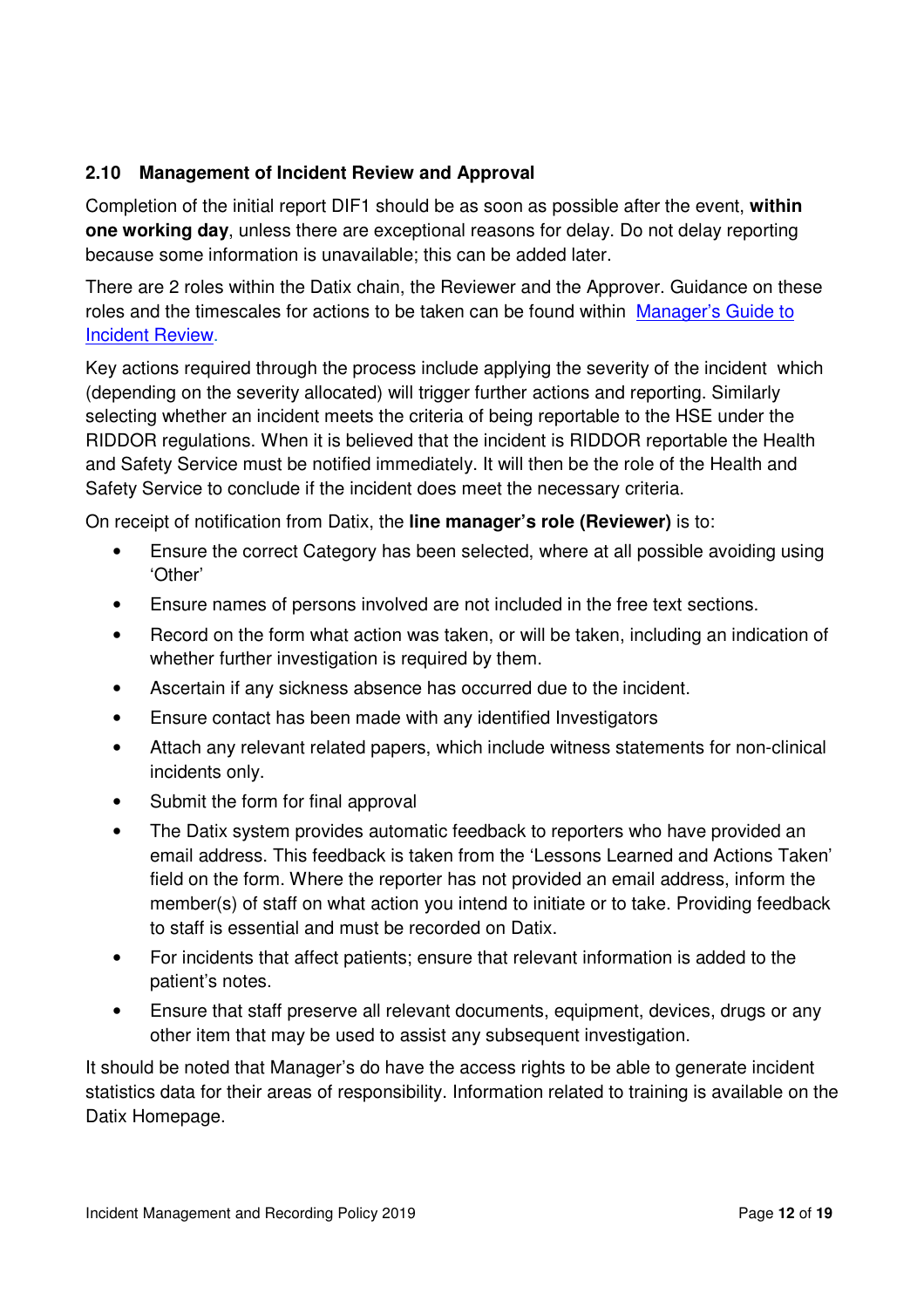#### **2.11 RIDDOR Reportable Incidents**

The **Reporting of Injuries, Diseases and Dangerous Occurrences Regulations** place a statutory duty on NHSGGC to report certain incidents within prescribed timescales. Specified **Injuries** and **Dangerous Occurrences** require immediate reporting to the Health and Safety Executive. An Incident which resulted in an employee being unable to attend work or unable to carry out their normal duties for 7 days, must be reported within 15 days to the HSE.

All RIDDOR reporting is the responsibility of the Health and Safety Service.

If in doubt whether an incident falls within RIDDOR or not, guidance should be sought from the Health and Safety Service. Where a RIDDOR report is made the Datix record (RIDDOR section) will be updated by the Health and Safety Service including adding a copy of the Riddor report to the Datix record.

|  |  |  |  | 2.12 Severity Rating of incidents |
|--|--|--|--|-----------------------------------|
|--|--|--|--|-----------------------------------|

| $5$ or 4       | <b>Extreme or Major</b> | Management level investigation required, record and analyse<br>investigation results retrospectively. |
|----------------|-------------------------|-------------------------------------------------------------------------------------------------------|
| $\overline{3}$ | <b>Moderate</b>         | Local investigation required, record and analyse investigation<br>results retrospectively.            |
| 2 or 1         | Minor or Negligible     | Consider local investigation, record and analyse investigation<br>results retrospectively.            |

If the incident has a severity rating of **4** or **5** (Extreme or Major) consideration must be given to reporting it to senior staff within the Clinical Risk or Health and Safety Services. (See Significant Clinical Incidents Policy for more information).

Moderate rated incidents of **3** should be reviewed by the Local Management Teams and an action plan drawn up to eliminate or reduce the risk of recurrence.

Minor and negligible incidents of **1** and **2** may require to be investigated, in addition to the review and approval process, at the discretion of the line manager who receives the report.

Further information can be found in appendix 2

#### **2.13 Follow-up actions**

If the rating is a **4** or **5** there must be an investigation, which investigates causation. One approach to this is Root Cause Analysis (further information on root cause analysis is available here).

In consultation with the Clinical Risk Team or Health and Safety Service consideration should be made whether the severity of the incident is such that it merits formal classification as a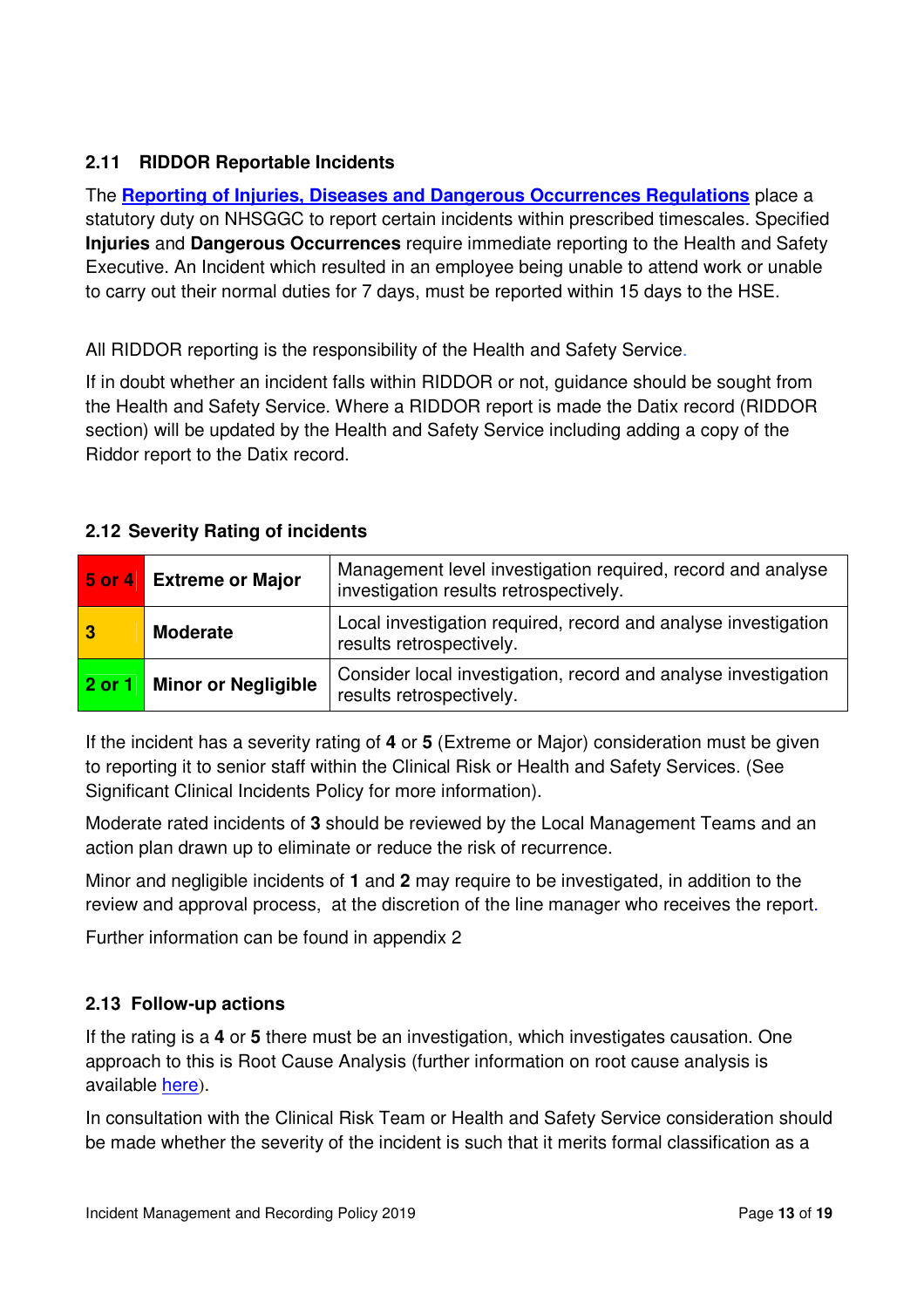'Significant Incident'. This will not necessarily be the case for all these incidents. These incidents should also be discussed with the Clinical Director or General Manager.

If the severity is moderate, there should at least be a local investigation, led by the line manager, using if appropriate, a root cause analysis type approach.

If the severity is minor or low this does not mean that the incident can be ignored. These incidents represent small failures and vulnerabilities that may signal action to avoid repeat or escalation of a situation**.** 

For incidents severity graded 3,4 or 5 there should be a discussion at the appropriate Directorate / Partnership Management Forum and / or Health and Safety Committee. This could be done in a number of ways, depending on the issues arising from the incident and the subsequent investigation. One approach would be to make case presentations quarterly, but clearly, where there are serious and pressing issues, these should be brought to the next possible meeting.

It is important that all the facts of an incident are reviewed. Human error may seem to be the immediate cause, but an incident is rarely due to a single act or omission. Usually an incident occurs because of a combination of actions, events and the surrounding circumstances.

The line manager will communicate with colleagues, formally or informally and agree the level of requirements needed to resolve the issue and introduce preventive measures against recurrence of this or similar problems.

Reference should always be made to existing policies or procedures that relate to the incident and apply to local circumstances, as they may contain specific instructions on immediate action to be taken, e.g. Infection Control policies, Health and Safety policies, resuscitation, medical devices, manual handling, radiation safety and others listed in public folders and on the intranet.

#### **2.14 Communicating with patients and families**

When an incident has occurred, NHSGGC's policy is to communicate the facts as openly and rapidly as possible with patients and their families or individuals close to the family. This should be done whenever possible by a senior member of staff in conjunction with a member of staff known to the person affected. It is particularly important in circumstances where external agencies may become involved, to inform those affected, including staff, before this happens.

If there is likely to be a need for continuing communication with a patient or family about an incident, it is essential that one person is nominated to act as the main point of liaison and that the family knows to whom to direct their concerns. This can be the patient's Consultant who will decide, considering the patient condition, the level of explanation given to the patient and how this explanation is recorded in the patient's notes.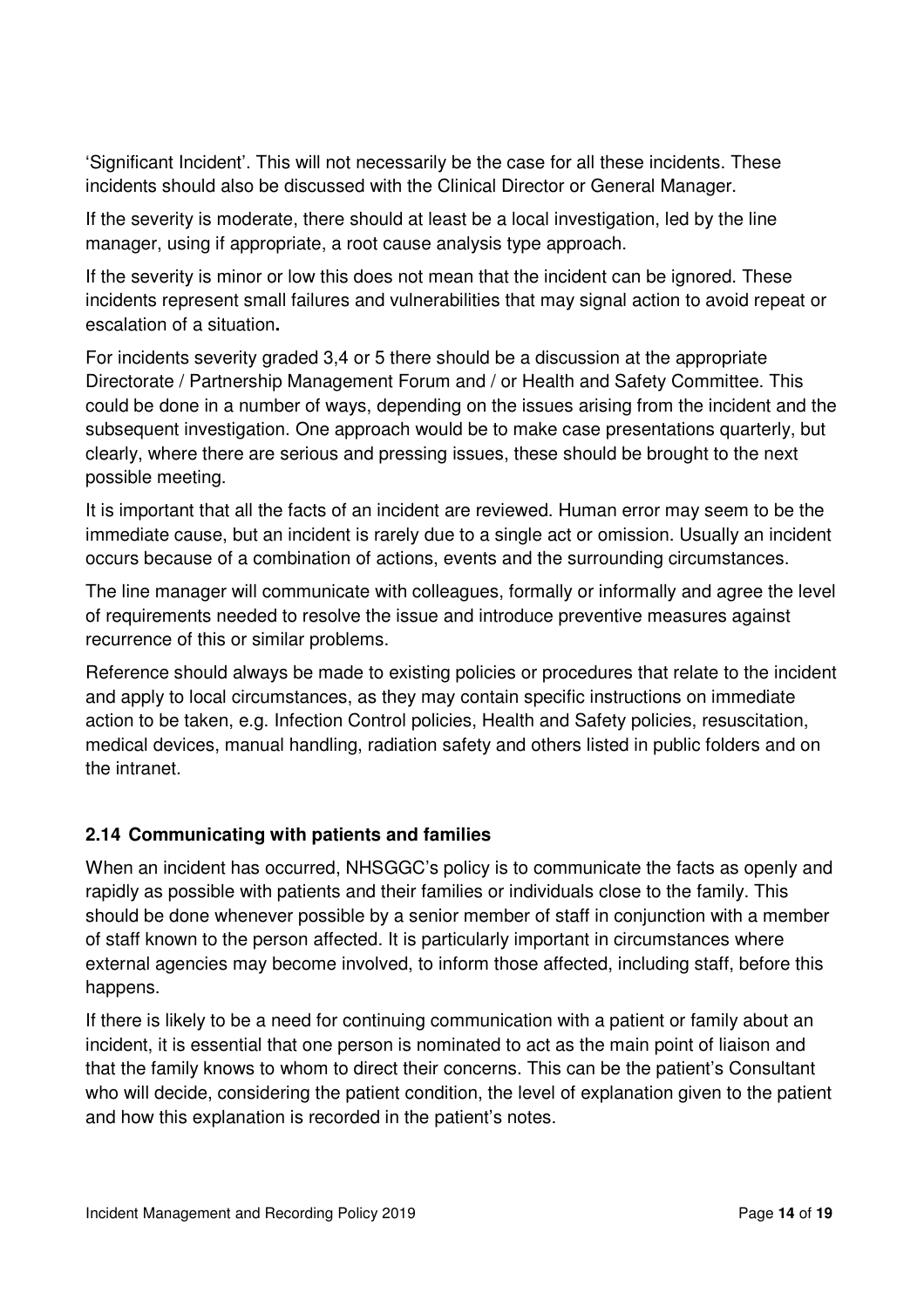Experience shows that identifying this lead person as early as possible is essential in supporting the patient and family.

In some instances senior managers may consider informing the NHSGGC Communications Team in preparation for media enquiries.

#### **3. Roles and Responsibilities**

#### **3.1 Every member of staff**

Everyone in the organisation has a responsibility to:

- Maintain general risk awareness and accept personal responsibility for maintaining a safe environment, notifying line managers of any identified risks
- Report incidents, accidents, mistakes and 'near misses' and action taken using the incident reporting system - Datix
- Comply with NHSGGC rules, regulations and guidance to protect the health, safety and welfare of anyone working in, using, staying within, or visiting NHSGGC premises
- Maintain confidentiality of patient and NHSGGC information
- Be aware of emergency procedures, e.g. resuscitation, first aid, evacuation and fire precautions, as relevant to the employee's particular work area
- Co-operate in the investigation and review of incidents to improve services and reduce risks

#### **3.2 Local Managers and Departmental Heads**

Every Local Manager and Departmental Head has a responsibility to:

- Review and / or approve incidents and near misses reported to their department
- Undertake initial categorisation of the type of event and seriousness on the incident form
- Initiate local investigation(s) as required
- Foster an environment in which staff are encouraged to report incidents and discuss the implications constructively and openly
- Maintain departmental policies and procedures and ensure staff are aware of them and are trained to follow them
- Contribute to directorate and corporate discussions and reviews (both on own initiative and when asked to do so)
- Provide feedback to staff regarding the actions taken following an incident
- Provide information requested by investigating parties timeously
- interrogate Datix and produce and analyse their own reports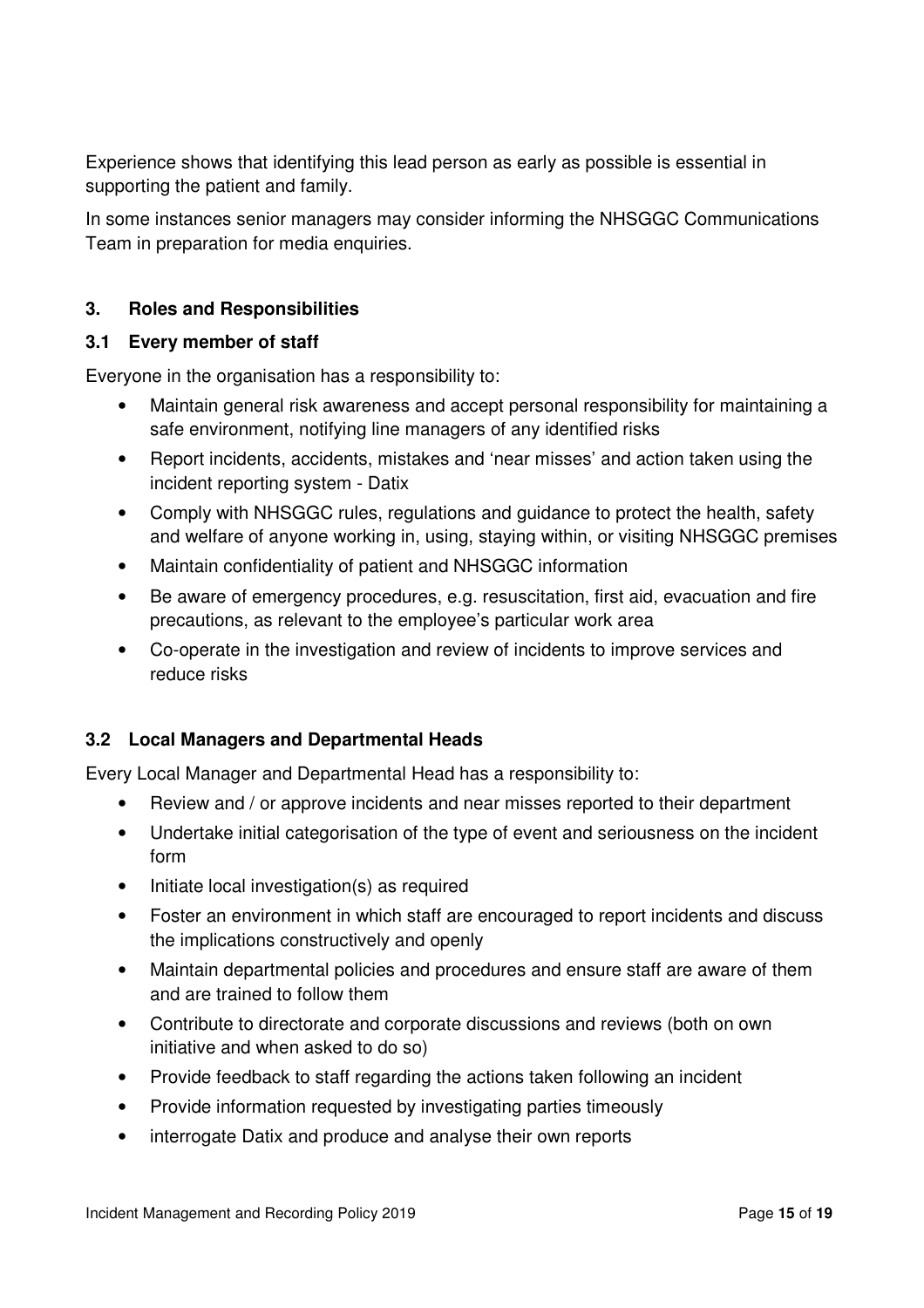#### **3.3 Directors / Chief Officers / Management Team and other Senior Staff**

Each directorate / partnership has a clear risk management responsibility and is responsible for:

- Reviewing all serious incidents and a sample of the less serious ones
- Ensuring that the required actions have been taken and are followed through
- Ensuring that there is a regular multidisciplinary governance meeting which reviews the significant incidents and actions arising and all relevant policies and procedures
- Deciding who should lead the review of incidents and investigations and when this should be escalated beyond the departmental level

#### **3.4 Clinical Risk**

This department has a number of support responsibilities in relation to NHSGGC wide risk management arrangements. These include:

- Advising on external reporting requirements
- Maintaining and monitoring the reporting system of clinical incidents within the NHSGGC
- Analysing trends to inform directorate / partnerships decisions and corporate management decisions
- Supporting reviews of significant incidents

#### **3.5 Health and Safety Service**

This department has a number of support responsibilities in relation to NHSGGC wide risk management arrangements. These include:

- Liaising with the Health & Safety Executive in the establishment and maintenance of procedures for reporting, investigating, recording and analysing Reportable accidents and incidents where appropriate
- Ensuring reporting of accidents and ill health is undertaken in accordance with statutory requirements, for example RIDDOR
- Investigating RIDDOR incidents as required
- Conducting / Assisting other investigations where appropriate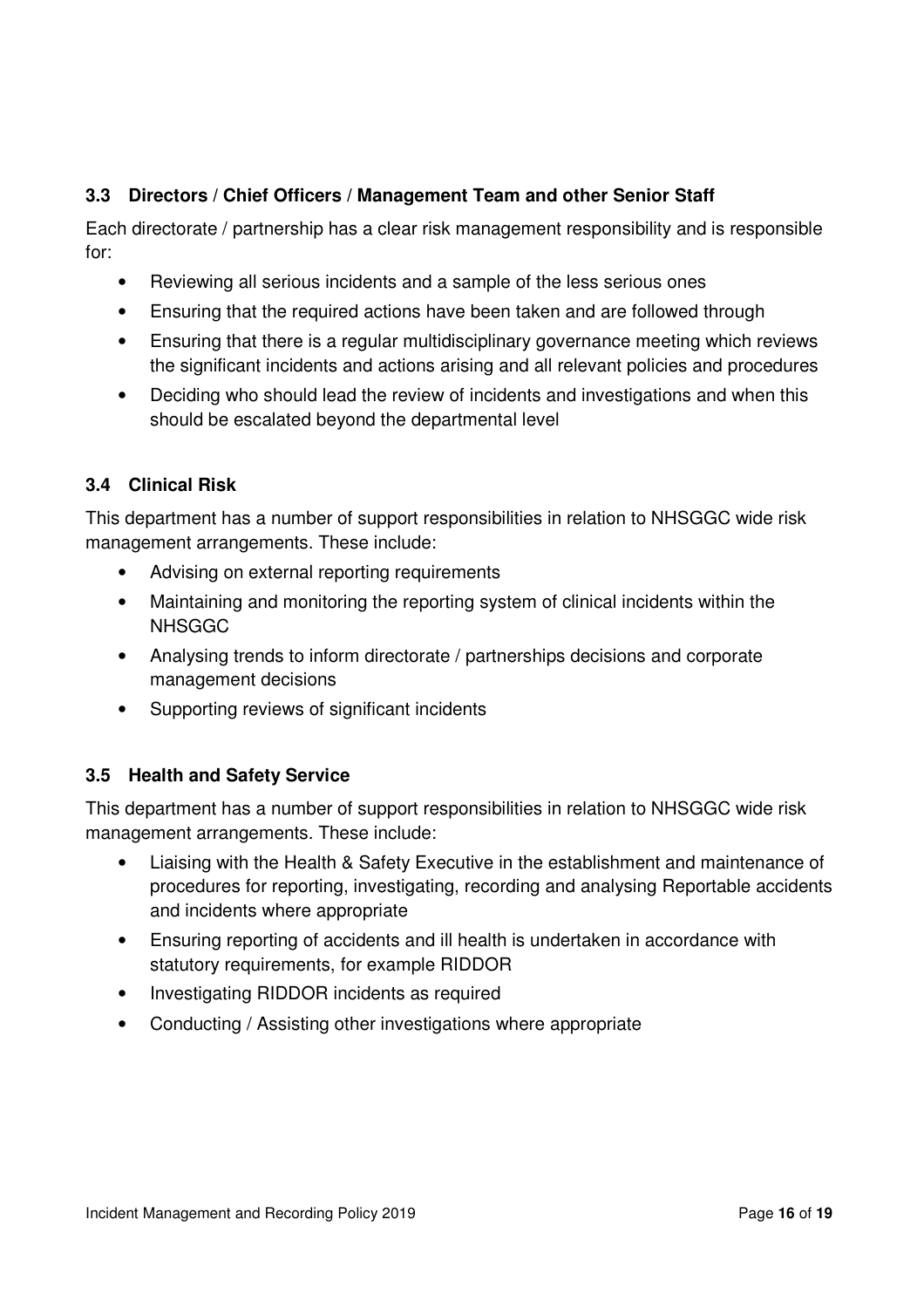### **Appendix 1**

#### **Inicident Flow Diagram**

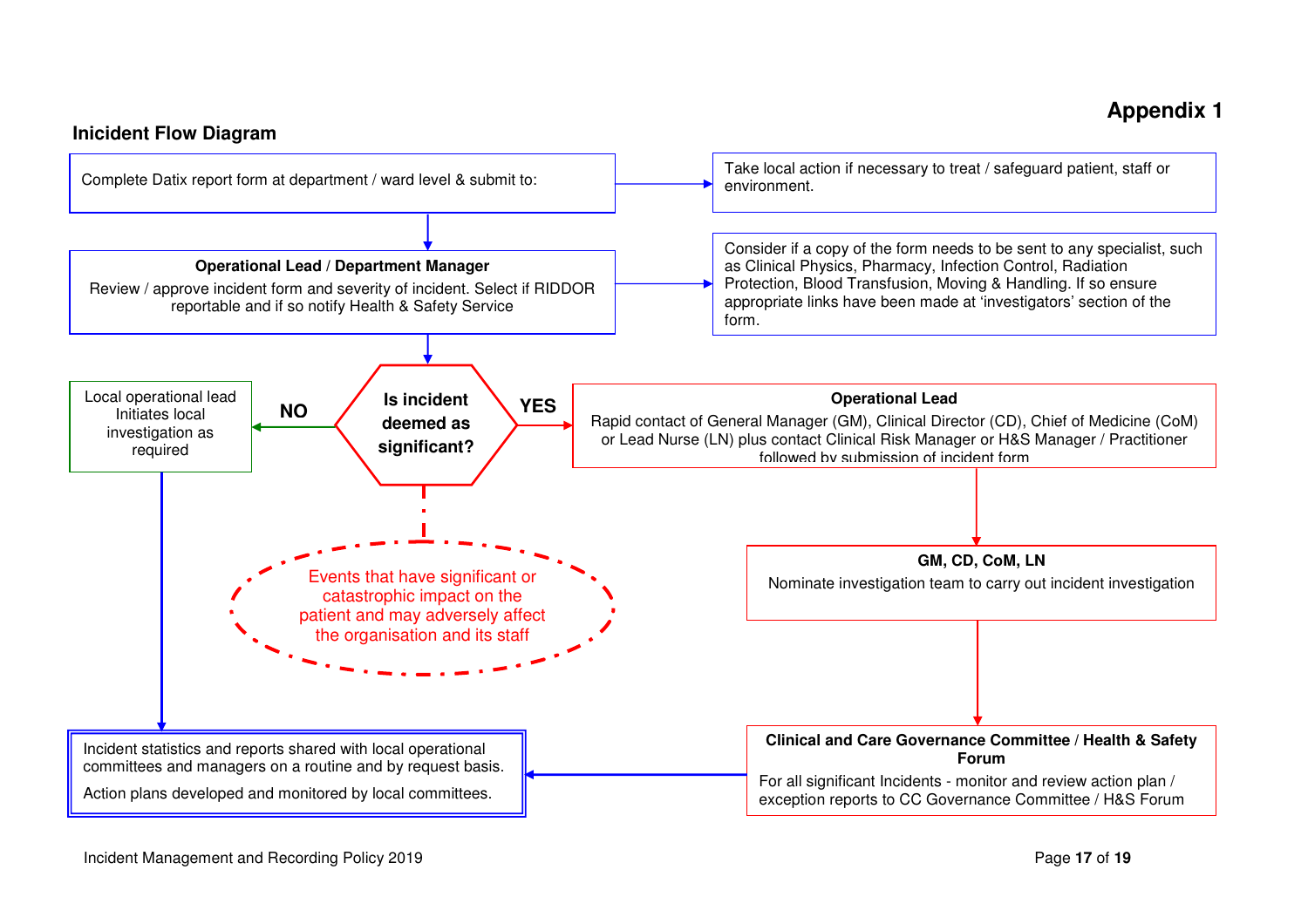## **Appendix 2**

#### **Risk Matrix and Severity / Impact Definitions**

| <b>Likelihood</b>     | <b>Impact / Consequences</b> |               |                 |               |                |
|-----------------------|------------------------------|---------------|-----------------|---------------|----------------|
|                       | <b>Negligible</b>            | <b>Minor</b>  | <b>Moderate</b> | <b>Major</b>  | <b>Extreme</b> |
| <b>Almost Certain</b> | <b>Medium</b>                | <b>High</b>   | <b>High</b>     | V High        | V High         |
| Likely                | <b>Medium</b>                | <b>Medium</b> | <b>High</b>     | <b>High</b>   | V High         |
| <b>Possible</b>       | Low                          | <b>Medium</b> | <b>Medium</b>   | <b>High</b>   | <b>High</b>    |
| <b>Unlikely</b>       | Low                          | <b>Medium</b> | <b>Medium</b>   | <b>Medium</b> | <b>High</b>    |
| Rare                  | LOW                          | LOW           | Low             | <b>Medium</b> | <b>Medium</b>  |

| <b>Descriptor</b>                   | <b>Negligible</b>                                                                                                       | <b>Minor</b>                                                                                                                      | <b>Moderate</b>                                                                                                                                        | <b>Major</b>                                                                                                                 | <b>Extreme</b>                                                                                           |
|-------------------------------------|-------------------------------------------------------------------------------------------------------------------------|-----------------------------------------------------------------------------------------------------------------------------------|--------------------------------------------------------------------------------------------------------------------------------------------------------|------------------------------------------------------------------------------------------------------------------------------|----------------------------------------------------------------------------------------------------------|
| <b>Patient</b><br><b>Experience</b> | Reduced quality of<br>patient experience /<br>clinical outcome not<br>directly related to<br>delivery of clinical care. | <b>Unsatisfactory patient</b><br>experience/ clinical<br>outcome directly related<br>to care provision $-$<br>readily resolvable. | <b>Unsatisfactory patient</b><br>experience/ clinical<br>outcome; short term effects<br>- expect recovery <1wk.                                        | <b>Unsatisfactory patient</b><br>experience/ clinical<br>outcome; long term<br>effects - expect<br>recovery $>1$ wk.         | <b>Unsatisfactory patient</b><br>experience/ clinical<br>outcome; continued<br>ongoing long term effects |
| Objectives /<br>Project             | Barely noticeable<br>reduction in scope,<br>quality or schedule.                                                        | Minor reduction in<br>scope, quality or<br>schedule.                                                                              | Reduction in scope or<br>quality of project; project<br>objectives or schedule.                                                                        | <b>Significant project</b><br>over-run.                                                                                      | Inability to meet project<br>objectives; reputation of<br>the organisation seriously<br>damaged.         |
| <b>Injury</b>                       | Adverse event leading<br>to minor injury not<br>requiring first aid.                                                    | Minor injury or illness,<br>first aid treatment<br>required.                                                                      | Agency reportable, e.g.<br><b>Police (violent and</b><br>aggressive acts).<br>Significant injury requiring<br>medical treatment and/or<br>counselling. | Major injuries/long term<br>incapacity or disability<br>(loss of limb) requiring<br>medical treatment<br>and/or counselling. | Incident leading to death or<br>major permanent<br>incapacity.                                           |
| Complaints /<br><b>Claims</b>       | Locally resolved verbal<br>complaint.                                                                                   | Justified written<br>complaint peripheral to<br>clinical care.                                                                    | Below excess claim.<br>Justified complaint involving<br>lack of appropriate care.                                                                      | Claim above excess<br>level.<br><b>Multiple justified</b><br>complaints.                                                     | Multiple claims or single<br>major claim.<br><b>Complex justified</b><br>complaint                       |